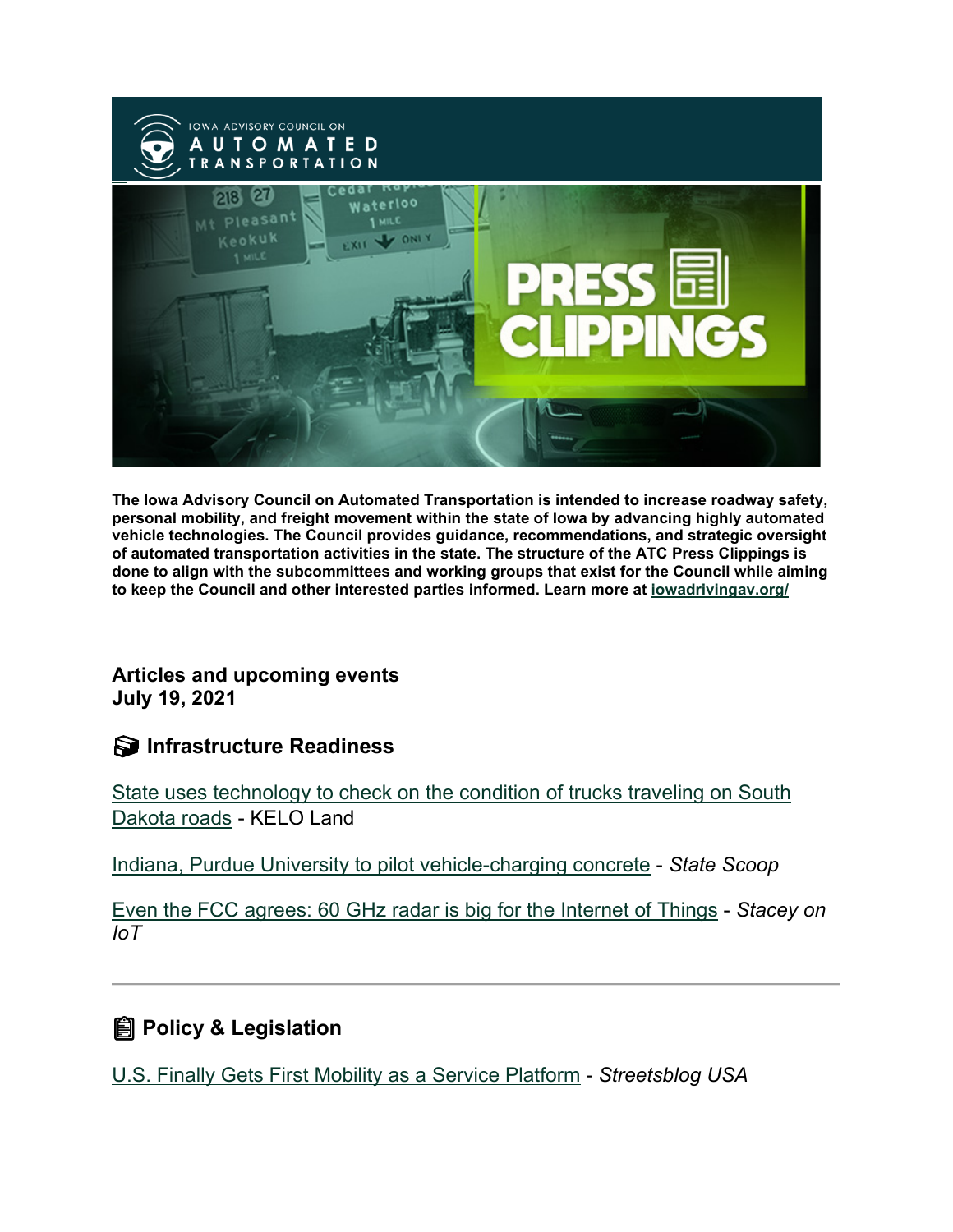Democrats closing in on [deal to unlock massive infrastructure bill](https://thehill.com/policy/transportation/562616-democrats-closing-in-on-deal-to-unlock-massive-infrastructure-bill?utm_medium=email&utm_source=govdelivery) - *The Hill*

[FedEx and Nuro Team up to Advance Last-mile Logistics With Autonomous](https://finance.yahoo.com/news/fedex-nuro-team-advance-last-175109229.html?utm_medium=email&utm_source=govdelivery)  [Vehicles](https://finance.yahoo.com/news/fedex-nuro-team-advance-last-175109229.html?utm_medium=email&utm_source=govdelivery) - *Yahoo Finance*

[City of Pitttsburgh Launches Mobility as a Service, Universal Basic Mobility Pilot](https://www.roadsbridges.com/city-pittsburgh-launches-mobility-service-universal-basic-mobility-pilot?utm_medium=email&utm_source=govdelivery) *- Roads & Bridges*

#### **Exp. Economic Development**

[TRB Panelists Talk Automated Trucking's Implications on Driver Shortage,](https://www.ttnews.com/articles/trb-panelists-talk-automated-truckings-implications-driver-shortage-safety?utm_medium=email&utm_source=govdelivery)  [Safety](https://www.ttnews.com/articles/trb-panelists-talk-automated-truckings-implications-driver-shortage-safety?utm_medium=email&utm_source=govdelivery) - *Transport Topics*

[Startup Halo will bring driverless car service to Las Vegas later this year on T-](https://www.theverge.com/2021/7/8/22568437/halo-driverless-car-tmobile-5g-las-vegas?utm_medium=email&utm_source=govdelivery)[Mobile 5G](https://www.theverge.com/2021/7/8/22568437/halo-driverless-car-tmobile-5g-las-vegas?utm_medium=email&utm_source=govdelivery) - *The Verge*

[Tesla's \\$16,000 Quote for a \\$700 Fix Is Why Right to Repair Matters](https://www.thedrive.com/news/41493/teslas-16000-quote-for-a-700-fix-is-why-right-to-repair-matters?utm_medium=email&utm_source=govdelivery) *- The Drive*

[There's a shortage of truckers, but TuSimple thinks it has a solution: no driver](https://www.cnn.com/2021/07/14/world/tusimple-autonomous-truck-spc-intl/index.html?utm_medium=email&utm_source=govdelivery)  [needed](https://www.cnn.com/2021/07/14/world/tusimple-autonomous-truck-spc-intl/index.html?utm_medium=email&utm_source=govdelivery) *- CNN*

## **Public Safety & Enforcement**

[First international safety standard for fully automated driving systems](https://www.autonomousvehicleinternational.com/news/legislation/first-international-safety-standard-for-fully-automated-driving-systems-published.html?utm_medium=email&utm_source=govdelivery)  [published](https://www.autonomousvehicleinternational.com/news/legislation/first-international-safety-standard-for-fully-automated-driving-systems-published.html?utm_medium=email&utm_source=govdelivery) - *Autonomous Vehicle International*

[FMCSA Plans to Increase Windshield Area to Mount Safety Devices](https://www.ttnews.com/articles/fmcsa-plans-increase-windshield-area-mount-safety-devices?utm_medium=email&utm_source=govdelivery) - *Transport Topics*

[Widespread AV adoption starts with driver assistance systems consumers can](https://techcrunch.com/2021/07/13/widespread-av-adoption-starts-with-driver-assistance-systems-consumers-can-trust/?utm_medium=email&utm_source=govdelivery)  [trust](https://techcrunch.com/2021/07/13/widespread-av-adoption-starts-with-driver-assistance-systems-consumers-can-trust/?utm_medium=email&utm_source=govdelivery) *- Tech Crunch*

## **Research, Development, Testing & Evaluation**

[Elon Musk says Tesla Vision will 'soon' recognize hand gestures, emergency](https://www.cnet.com/roadshow/news/elon-musk-tesla-vision-features/?utm_medium=email&utm_source=govdelivery)  [lights and more](https://www.cnet.com/roadshow/news/elon-musk-tesla-vision-features/?utm_medium=email&utm_source=govdelivery) - *CNET*